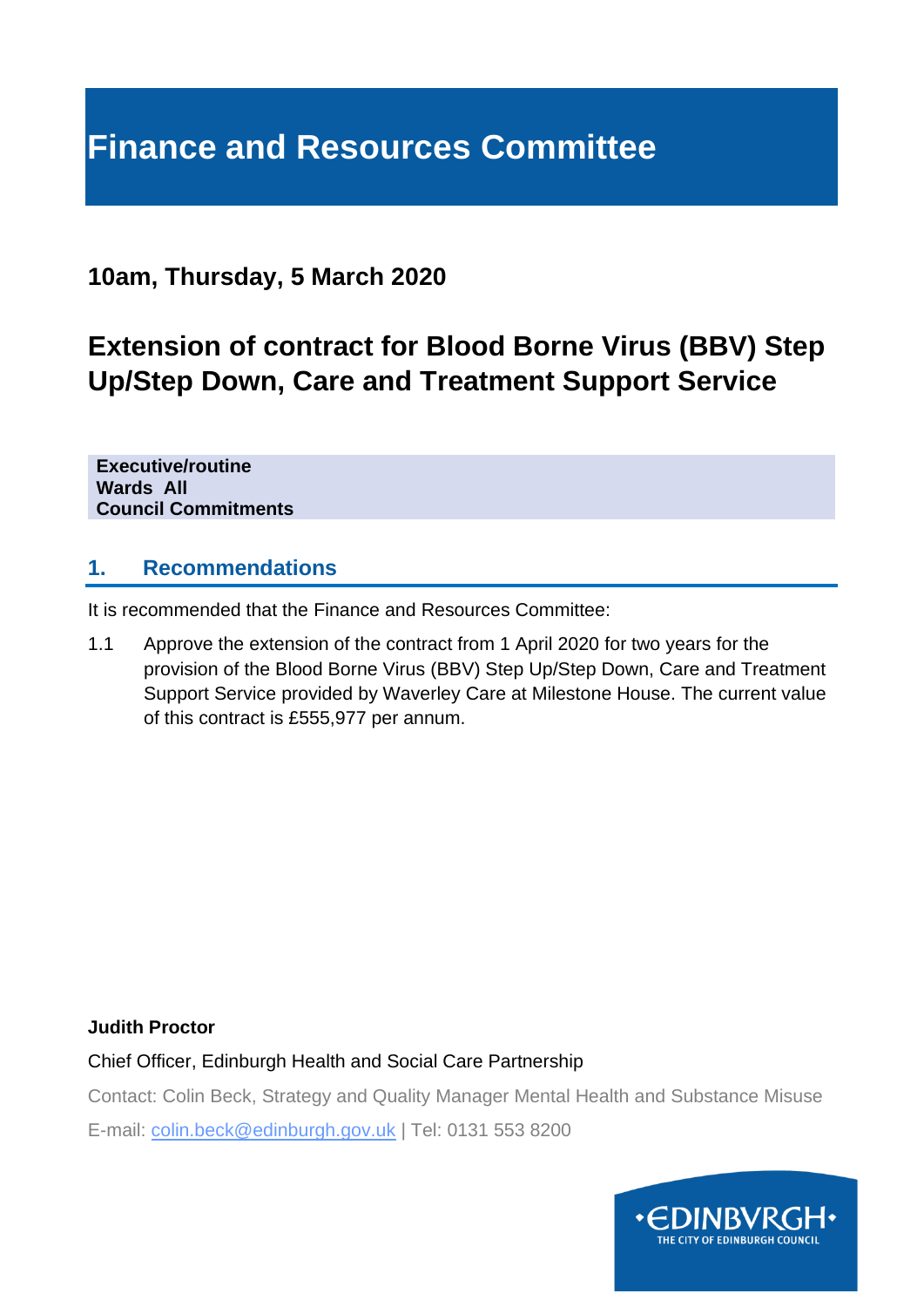# **Report**

## **Extension of contract for Blood Borne Virus (BBV) Step Up/Step Down, Care and Treatment Support Service**

### **2. Executive Summary**

- 2.1 This report seeks approval for an extension to the block contract for two years to allow adequate time for a commissioning exercise to be undertaken for this service to meet the current and future needs of people who require it. The existing service is meeting the complex needs of service users and is a unique residential service. However, with other opportunities happening elsewhere, this now provides the platform to look in depth at what is required, how it might be delivered and then how that will be commissioned.
- 2.2 The service is delivered by Waverley Care at Milestone House, Oxgangs, Edinburgh. It provides ten specialist BBV Step Up/Step Down beds and a care and treatment support service. The current contract ends on 31 March 2020.

#### **3. Background**

- 3.1 This residential and specialist support service is aimed to provide support to people affected by BBV with additional complex needs including gay men, injecting drug users and people from sub-Saharan South Africa. The contract was also in response to the increasing number of people from Eastern Europe who were testing with a BBV and accessing services in Edinburgh and Lothians.
- 3.2 In Scotland, as of 30 June 2019, a total of 5,484 individuals have been diagnosed and are living with HIV, of whom almost three quarters (73%, 4,024) identify as male and the remaining  $27\%$  (1,460) as female<sup>1</sup>. As at 31 December 2018 there were 1,501 people in Lothian diagnosed and living with HIV. This represents 27% of people diagnosed and living with HIV in Scotland.
- 3.3 The Scottish Government has committed to increase the number of people treated for the potentially fatal blood borne virus, hepatitis C to at least 2,500 in 2019-20 and to at least 3,000 annually from 2020-21. In Scotland there are an estimated 21,000 people living with hepatitis C, which causes progressive damage to the liver.

Finance and Resources Committee 5 March 2020 <sup>1</sup> Health Protection Scotland (2019) Implementation of HIV PrEP in Scotland: Second Year Report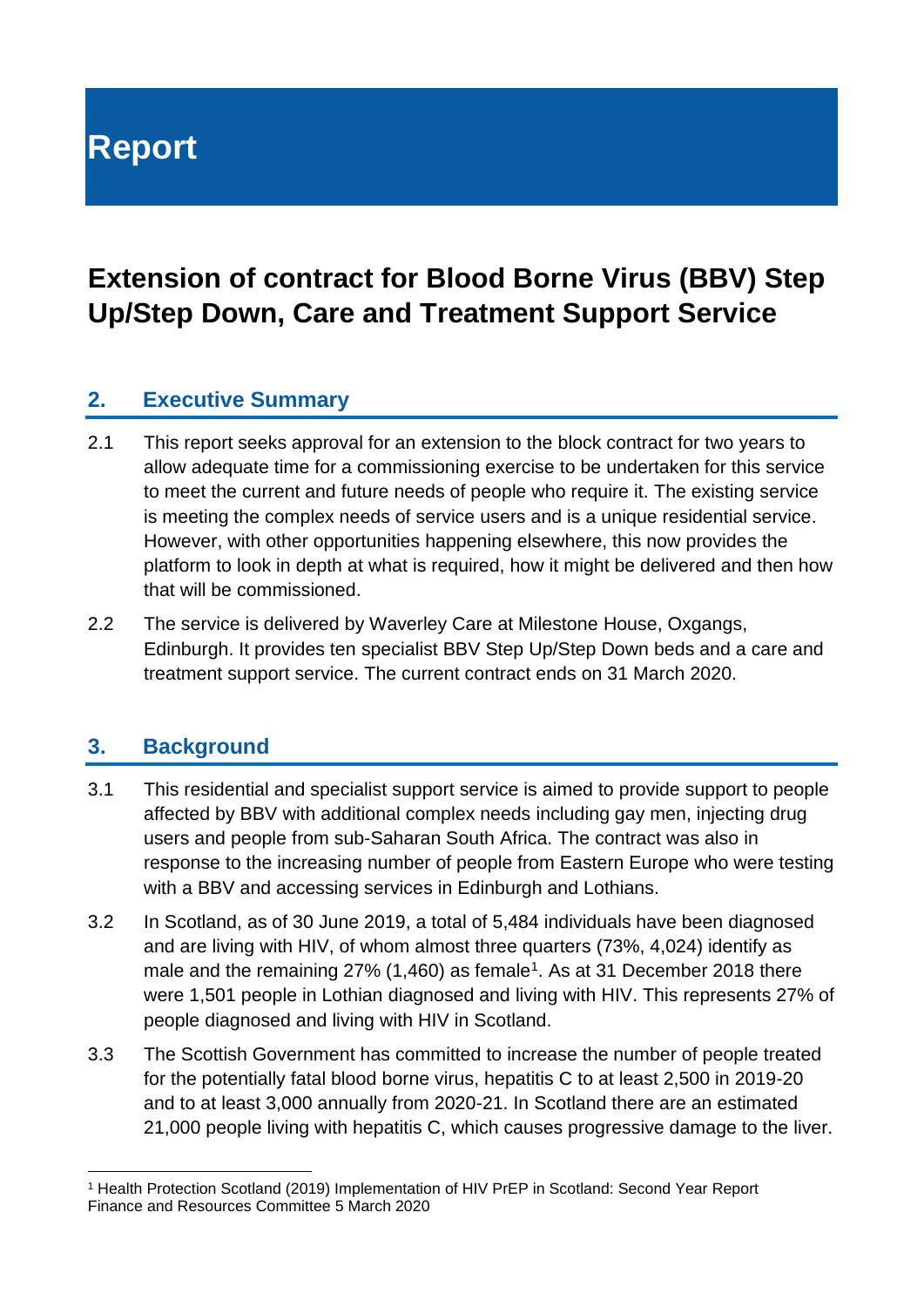By increasing the number of people treated annually, NHS Scotland will be able to effectively eliminate the condition by 2024. At 31 December 2018, there were 6,058 people diagnosed and living with hepatitis C in Lothian, which is about 29% of the number of people living with hepatitis C in Scotland<sup>2</sup>.

- 3.4 The service provides 10 specialist BBV Step Up/Step Down beds and a care and treatment support service. All places provided in the service are available to Edinburgh Health and Social Care Partnership (EHSCP). The service is expected to work with 100 individuals per year, who often will also have other complex needs including substance misuse and mental health issues.
- 3.5 The purpose of the service is to provide a short-term care and support service in a place where people can have time to recover instead of a hospital setting and supported to achieve their outcomes. It also gives time for people to be assessed through multidisciplinary working.
- 3.6 The service provided aims to meet the needs of older service users including; men who have sex with men, older people who are prescribed substitute medication and women who have acquired a blood borne virus. This is delivered in a stigma free environment.
- 3.7 The service provides 24-hour care and support for an average length of stay up to four weeks (unless agreed at the Referral Panel for purposes of Hepatitis C treatment support, adult protection or significant changes to health and wellbeing).

#### **4. Main report**

- 4.1 Waverley Care are a key provider of this type of residential and specialist support service in Edinburgh. The contract for this service with the City of Edinburgh Council (the Council) had a contract variation agreed to its current value of £555,977 per annum in June 2015.
- 4.2 Waverley Care delivers services which target vulnerable populations, helping people to change their behaviour to improve their health. Waverley Care views people who use their services as the experts in their own lives and works with them in a personalised way to enable change and achieve their personal outcomes. This leads to people developing a sense of worth and social belonging. Waverley Care aims to support people living with a BBV to lead fulfilling lives.
- 4.3 Waverley Care own the building named 'Milestone House' that they provide the service from in the Oxgangs area of the city. The land that the building sits on is owned by NHS Lothian and leased to Waverley Care. In turn, Waverley Care lease part of the building to Penumbra and NHS Lothian to provide an alcohol related brain disease service.

Finance and Resources Committee 5 March 2020

<sup>2</sup> Health Protection Scotland (2019) Surveillance of Hepatitis C testing, diagnosis and treatment in Scotland, 2019 update